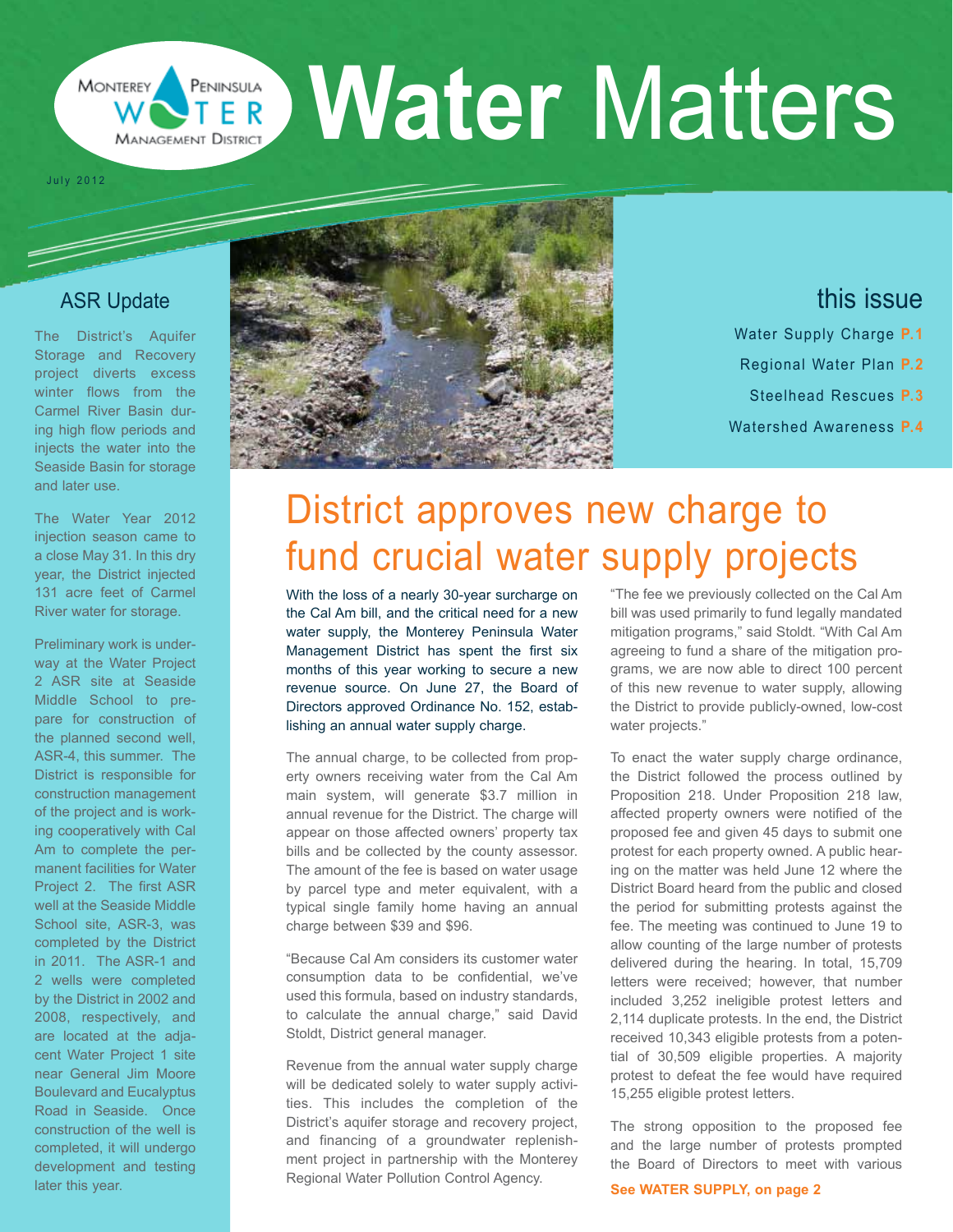#### Regional water plan to be updated

Integrated Regional Water Management is a collaborative effort to manage all aspects of water resources in a region. IRWM crosses jurisdictional, watershed, and political boundaries; involves multiple agencies, stakeholders, individuals, and groups; and attempts to address the issues and differing perspectives of all the entities involved through mutually beneficial solutions.

The Water Management Group for this area includes Big Sur Land Trust, City of Monterey, Monterey County Water Resources Agency, Monterey Peninsula Water Management District, Monterey Regional Water Pollution Control Agency, and Marina Coast Water District, as well as more than 40 different stakeholder entities.

The District is currently leading an effort to update the 2007 IRWM Plan for Southern Monterey Bay, Monterey Peninsula and Carmel Bay. The first public meeting to initiate the 2013 update is scheduled for 1:30-3:30 p.m. July 25 in the District's conference room. This meeting will inform stakeholders of the existing plan, identify water-related issues and needs, set objectives for resource management, and develop strategies and projects to address the identified needs.

Public input and attendance in encouraged.

For more information, visit www.mpwmd.net or call 831- 658-5620.

### WATER SUPPLY *continued from page 1*

| Project                                | <b>Description</b>                             | <b>Supply Yield</b> | <b>FY 2013 Costs</b> | <b>FY 2014 Costs</b> |
|----------------------------------------|------------------------------------------------|---------------------|----------------------|----------------------|
| <b>Aquifer Storage</b><br>and Recovery | <b>Excess Winter water</b><br>storage          | 3,000 AFY           | \$1,325,756          | \$862,370            |
| Groundwater<br><b>Replenishment</b>    | Advanced treated<br>wastewater                 | 3,500 AFY           | \$1,036,000          | \$1,469,200          |
| <b>Desal or Water</b><br><b>Rights</b> | Potential<br>involvement/studies               | N/A                 | \$250,000            | \$200,000            |
| <b>ASR Expansion</b>                   | Potential for wells in<br><b>Carmel Valley</b> | N/A                 | \$150,000            | \$500,000            |
| Staff, Services, &<br><b>Supplies</b>  | In direct support of<br>water supply           |                     | \$1,200,000          | \$1,200,000          |
| <b>Total</b>                           | ۰                                              | 6,500 AFY           | \$3,961,756          | \$4,231,570          |

*This chart reflects MPWMD budgeted costs for water supply over the next two years. The estimated \$3.7 million to be collected from the water supply charge will be applied to these costs.*

community groups prior to passing the annual water supply charge.

"The Board has a renewed focus on providing water supply projects, and this fee is critical to our ability to do so," said Jeanne Byrne, Division 4 Director. "With that being said, the community asked us to work with them before implementing this fee, and that's exactly what we did."

Over the course of two weeks, board members on the District's Water Supply Planning Committee met with representatives from the Monterey County Association of Realtors, Monterey Peninsula Taxpayers Association, Coalition of Peninsula Businesses, Monterey County Republican Party, Monterey Peninsula Chamber of Commerce, Citizens for Public Water, Carmel Valley Association, and the Monterey Peninsula Regional Water Authority. Participants held open discussions about water supply projects and how to fund them. The District expressed the need and its legal right to impose a new fee. Some participants cited displeasure in the process used to implement any fee, concern over the past history of the District and possible misuse of the new revenue.

"We greatly appreciated the willingness of these groups to participate in the discussions, and I believe we were able to address some of the long-held past community distrust of the District," said Byrne. "As a result of those discussions, we were able to agree on a number of provisions that would allow us to move forward with this charge and gain support from the various community groups."

The District board members negotiated in good faith and agreed to add the following provisions to the rate ordinance:

■ Sunset clause which states that the water supply charge shall go away if an identified District project is not underway within five years, or to the extent funding for a project has become a charge on the Cal Am bill, or if bonds are repaid.

**n** Strengthen the existing Ordinance language, which limited the funds to water supply projects, by being more specific:

 $\blacklozenge$  Limit the use of fee revenue to water supply projects such as aquifer storage and recover and groundwater replenishment,

 $\triangle$  And that no more than 15 percent of funding applied to general overhead costs.

■ Creation of a Citizen's Oversight Panel to review expenditure of funds received from the water supply charge.

**n** Prohibition of future modification of the ordinance without holding a Proposition 218 protest hearing.

"The focus for the Board is to bring on line additional, less expensive water projects to help offset the expense of desal water – and this charge is crucial to accomplishing that purpose," said Byrne. "The urgency for these projects can only be addressed by the community pulling together and us all working in cooperation with each other. With continued dialog and cooperation, we can work successfully on our common goal of replacing unlawful diversions from the Carmel River ahead of the State Water Resources Control Board's Cease and Desist Order deadline of December 31, 2016."

More information on the water supply charge, including the full text of the rate ordinance and tables outline the rate categories, can be found on the District's website at www.mpwmd.net.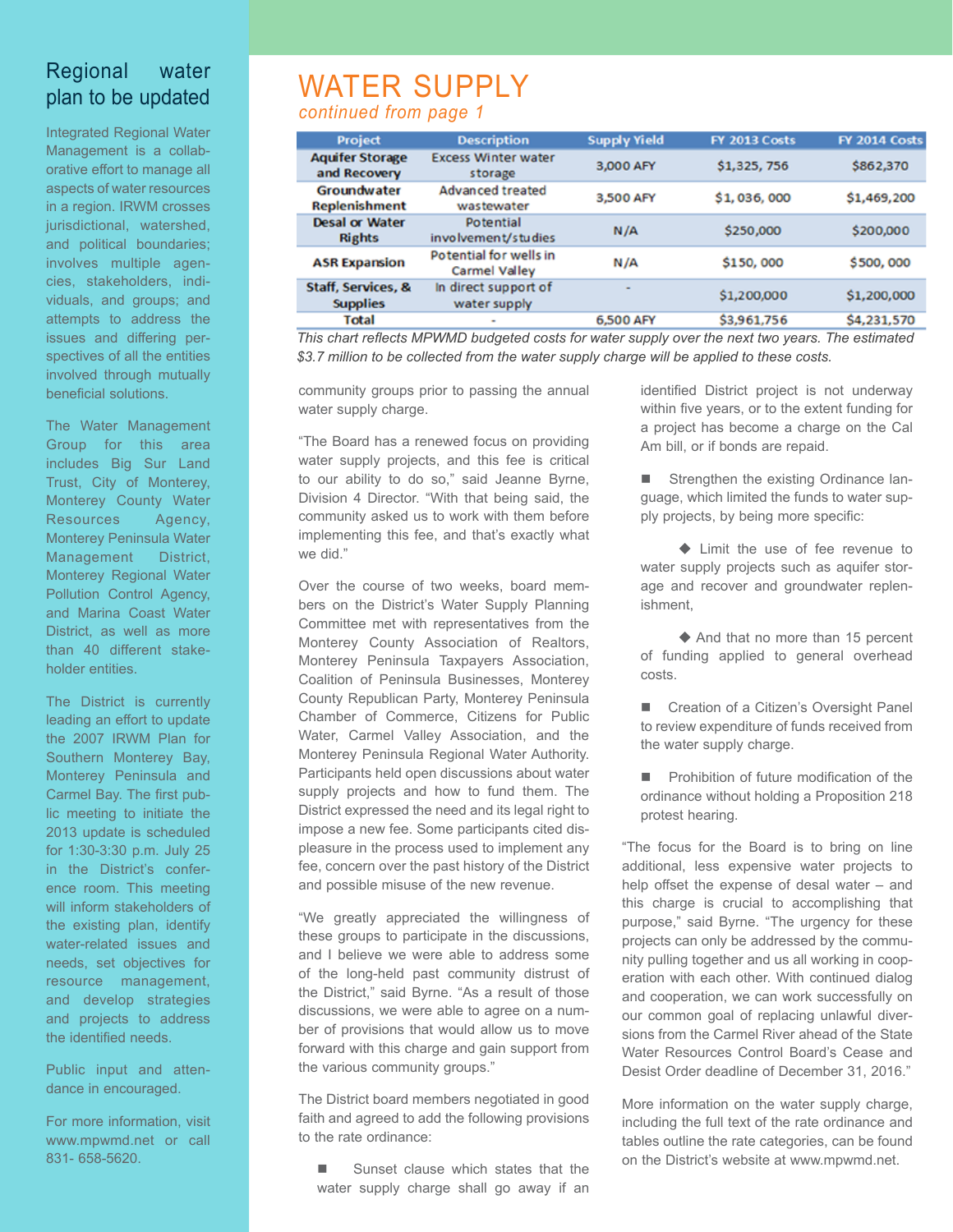

# Dry conditions lead to early fish rescues

The Monterey Peninsula Water Management District began its annual Steelhead rescue program June 12 as Carmel River flows near Highway 1 dropped to less than 8 cubic feet per second.

Due to the drier conditions this year, rescues started about a month and a half earlier than they had in the past several years.

Over the next few months, District staff will rescue threatened Steelhead from the lower river, beginning at the Highway One Bridge, continuing up stream as far as necessary. During the first four weeks of rescues, more than 4,000 Steelhead were rescued from drying reaches.

"The numbers captured so far are lower than we expected them to be based on our recon surveys and the number of lower river redds observed," said Beverly Chaney, MPWMD Associate Fisheries Biologist. "However, we frequently capture more fish per foot on the last pass as the fish become more concentrated and have come out of the weeds and tree branches along the edges of the stream."

This year, the majority of the captured fish are very small due to the late lagoon opening

and low-flow river conditions that prevented most of the adults from spawning until late in the spring. All of the rescued Steelhead are transported to the District's Sleepy Hollow Steelhead Rearing Facility where they will be reared until river flows reach adequate levels again in the Fall or Winter.

The District's Steelhead rescue is one of many activities carried out as part of the MPWMD Mitigation Program – a requirement of the District's to offset the negative impacts of over pumping on the river.





#### **Quarterly** Conservation Tip

Join the District in celebrating Smart Irrigation Month. Focused on July, traditionally the month of peak demand for outdoor water use, this campaign highlights simple practices and innovative technologies to:

- Make maintaining green spaces easy and convenient
- Minimize overwatering while keeping landscapes beautiful and healthy
- Save money on utility bills
- Help protect community water supplies for today and the future

For more information, visit *smartirrigationmonth.org*

#### Water Awareness Day at County Fair

The 76th Annual Monterey County Fair will be held Aug. 29 to Sept. 3. The District will be out at the fair on two occasions to promote water awareness and conservation.

On Thursday, Aug. 30, the District and Cal Am will staff an information booth. Stop by the booth to learn about easy steps you can take to conserve and the free watersaving devices available to you.

On Saturday, Sept. 1, the Water Awareness Committee of Monterey County will sponsor a Water Awareness Day. A booth will be staffed by representatives from water agencies throughout the county, and will offer a variety of handouts on water conservation.

If you are out enjoying the fair on either of these two days, be sure to stop by our booths; you may walk away a little water-wiser.